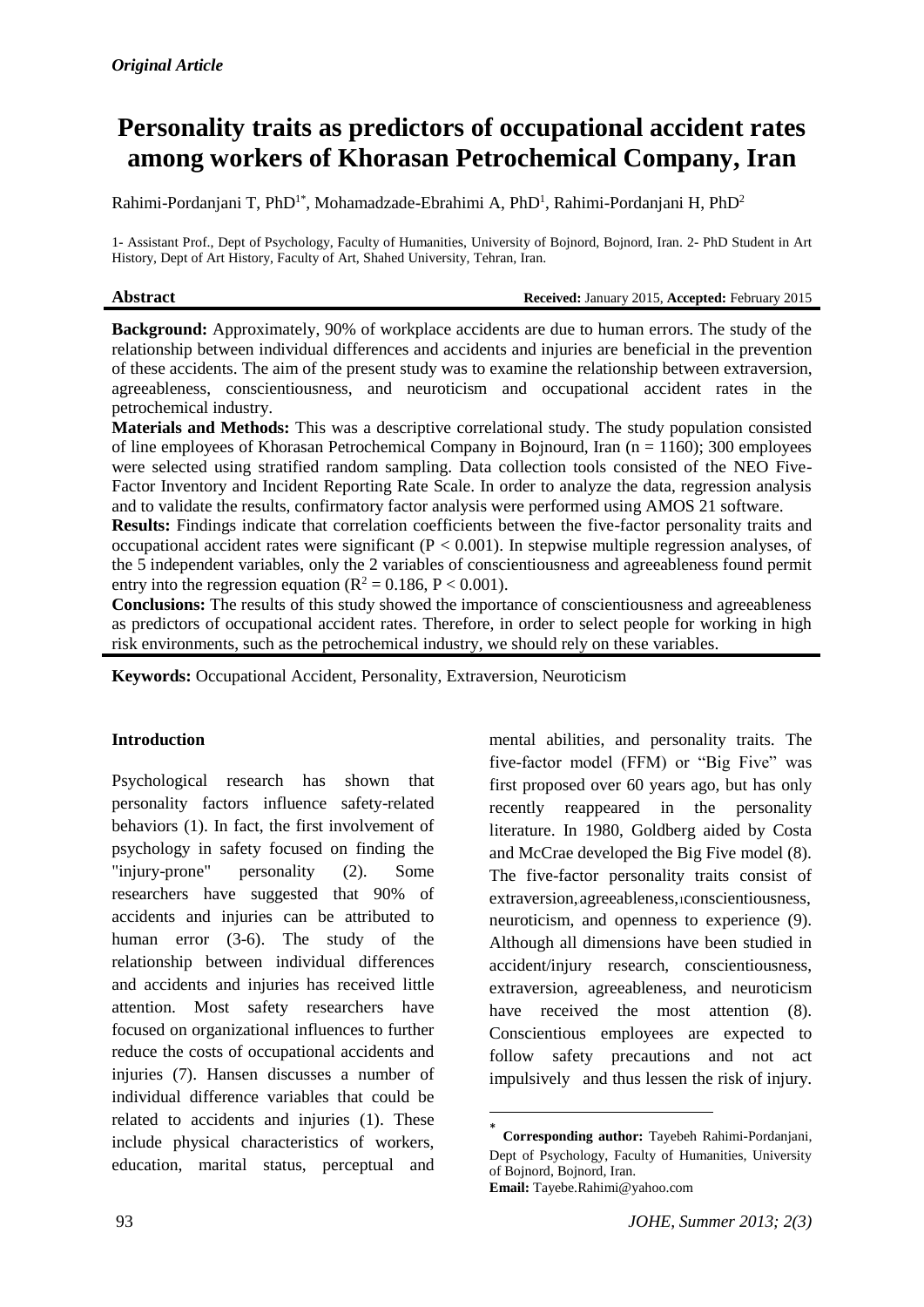They may also demonstrate greater selfdiscipline and control. Extraverts are viewed as more outgoing, social individuals. However, extreme extraversion, marked by over confidence, intolerance, and aggression, is thought to increase the risk of accidents due to risk taking behaviors and carelessness. Introverts are more internally controlled and as such are expected to be more vigilant in performing tasks (1). Disagreeable individuals are frequently viewed as social misfits and often exhibit negative, hostile emotions at work. Finally, individuals exhibiting neurotic behaviors such as anxiety and nervousness are thought to be more susceptible to accidents (8).

These finding have been demonstrated in many studies, although not all consistently within the same study. Lajunen looked at traffic and occupational fatalities and found that extraversion positively correlated with traffic accidents, although neuroticism was negatively associated with accidents (10). A study of 23 managers at a manufacturing plant found that managers demonstrating traits related to neuroticism (anxiety and nervousness) had higher injury rates in their departments (11). In contrast, departments with managers who exhibited traits of conscientiousness and extraversion were inversely associated with injury rates (11). Moreover, a study of university undergraduates found that students who demonstrated greater characteristics of conscientiousness and agreeableness were less likely to be involved in any accident. However, no significant relationship was found between neuroticism, extraversion, and openness to experience and accidents (12).

The aim of the present study was the examination of the relationship between personality traits (extraversion, agreeableness, conscientiousness, and neuroticism) and occupational accident rates. Previous studies have been mainly focused on particular industries, and no attempt has been made to describe the relationship between the five factor

personality traits and occupational accident rates among petrochemical industry workers. Furthermore, to our knowledge, no research has been performed in Iran to investigate the relationship between personality traits and occupational accident rates; thus, the present study is new in this respect.

# **Materials and Methods**

In this cross-sectional study, the study population consisted of all line employees of the Khorasan Petrochemical Company in Bojnourd, Iran, during  $2013$  (n = 1160). Using the Krejcie and Morgan Table (13), 300 employees were selected. First, subjects were selected by accessing the list of employees referred to the public relations department. Then, they were selected using stratified random sampling method. Next, a meeting was held with all managers and supervisors of various departments of the organization and the list of selected subjects from each department was presented. Subsequently, each employee received the questionnaire in person in their workplace and completed and returned it to the researcher. Signed, written informed consents were obtained from all participants of the study. Data was collected using the NEO Five-Factor Inventory and Incident Reporting Rate Scale.

# **Personality Five Factor Inventory (NEO)**

The short form of the NEO Five-Factor Inventory is a 60-item questionnaire measuring five dimensions of the normal personality; neuroticism, extraversion, openness, agreeableness, and conscientiousness (14). Respondents indicate their degree of agreement with each item on a 5-point Liker-type scale. In this study, the Persian translation of the NEO Five-Factor Inventory by Kiamehr (14) was used. Standardization of the NEO Five-Factor Inventory was accomplished using a group of humanities students from Universities of Tehran, Iran. Alpha estimates for the Persian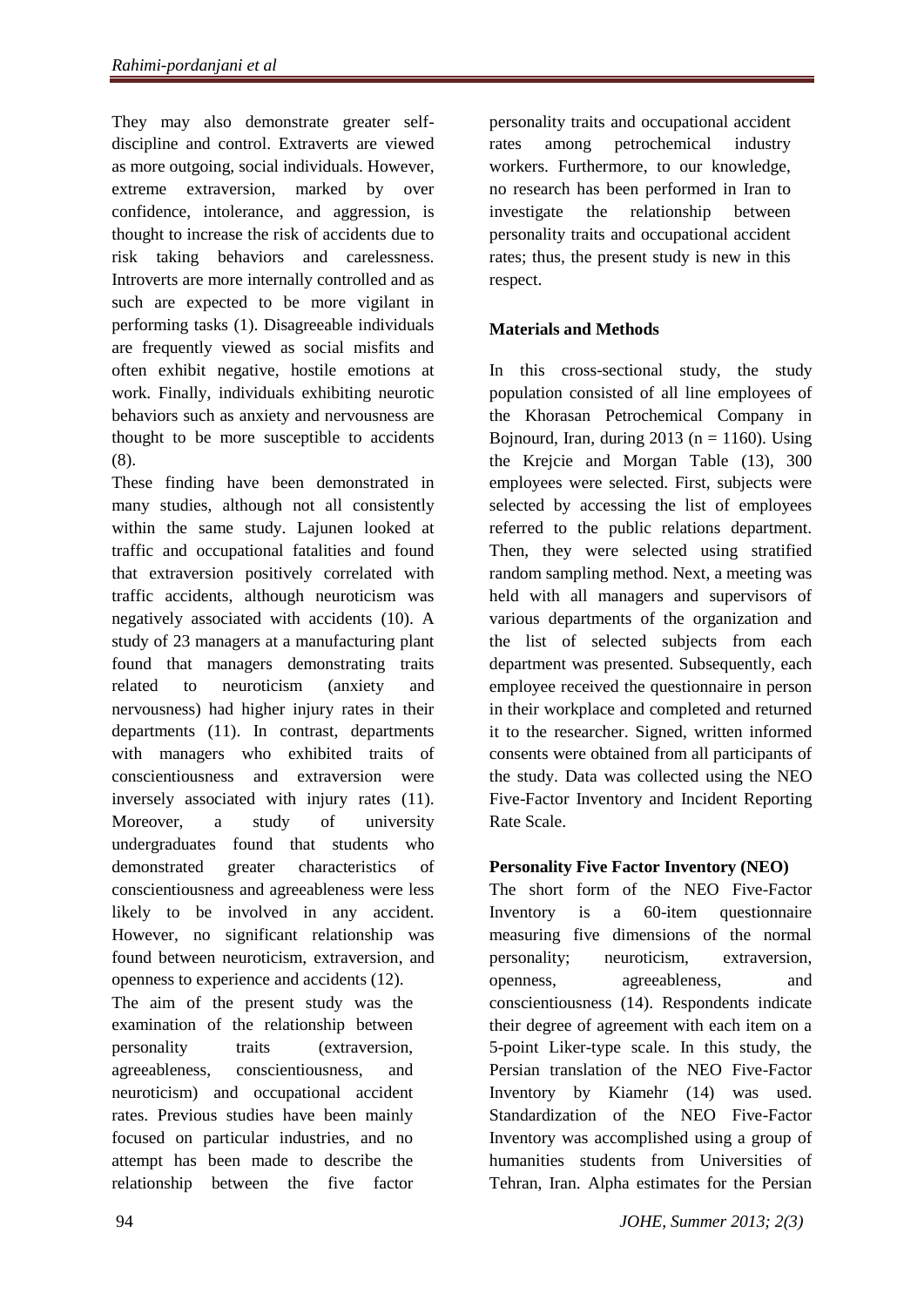version were 0.79, 0.76, 0.78, 0.54, and 0.61 for neuroticism, extraversion, openness, agreeableness, and conscientiousness, respectively (15).

#### **Incident Reporting Rate Scale**

This questionnaire is a tool made by Barling, Loughlin, and Kelloway for collecting data about the rate of incident reporting. It includes 3 components, namely physical symptoms, psychological symptoms, and accident (16). This questionnaire has high internal reliability (Cronbach's  $\alpha = 70\%$  to 80%) and a desirable validity (17). Kiani et al. performed as study using this questionnaire in Isfahan Steel Company, Iran, and calculated internal reliability coefficients and gained a Cronbach's alpha of 0.83 for the questionnaire (18). In the current research, internal reliability coefficients (Cronbach's α) of the questionnaire and its components (physical symptoms, psychological symptoms, and

accident) were respectively calculated at 0.93, 0.86, 0.87, and 0.85. In addition, in this study, construct validity was calculated using confirmatory factor analysis (CFA). The results indicated a reasonable fit, and normed  $\chi^2$  measure ( $\chi^2$ /df) = 3.65, normed fit index (NFI) =  $0.83$ , incremental fit index (IFI) = 0.87, comparative fit index  $(CFI) = 0.87$ , rootmean-square error of approximation (RMSEA)  $= 0.09$ , and Tucker-Lewis index (TLI)  $= 0.84$ .

### **Results**

# **Part I: Demographic characteristics of participants**

Research findings are presented in 3 sections; demographic findings, descriptive findings, and the findings relevant to regression analysis. Demographic characteristics of participants are shown in table 1.

|                     |                                    | <b>Frequency</b><br>Percentage % |
|---------------------|------------------------------------|----------------------------------|
|                     | 18-25                              | 2                                |
|                     | 26-33                              | 23                               |
| Age (year)          | 34-42                              | 38                               |
|                     | 43-49                              | 32                               |
|                     | 50 and higher                      | 5                                |
| <b>Sex</b>          | Male                               | 98                               |
|                     | Female                             | $\overline{2}$                   |
| <b>Marital</b>      | Married                            | 93                               |
| status              | Single                             | 7                                |
|                     | Master degree                      | $\overline{2}$                   |
|                     | University graduates               | 32                               |
| <b>Education</b>    | High school graduates              | 17                               |
|                     | Primary school graduates and lower | 49                               |
|                     | 5 and lower                        | 14                               |
| Work                |                                    |                                  |
| experience          | $6 - 10$                           | 15                               |
| (year)              | $11 - 15$                          | 17                               |
|                     | 16-20                              | 41                               |
|                     | 21 and higher                      | 13                               |
|                     | Shift                              | 44                               |
| <b>Shift status</b> | Not shift                          | 56                               |

**Table 1: Demographic characteristics of the subjects (n = 300)**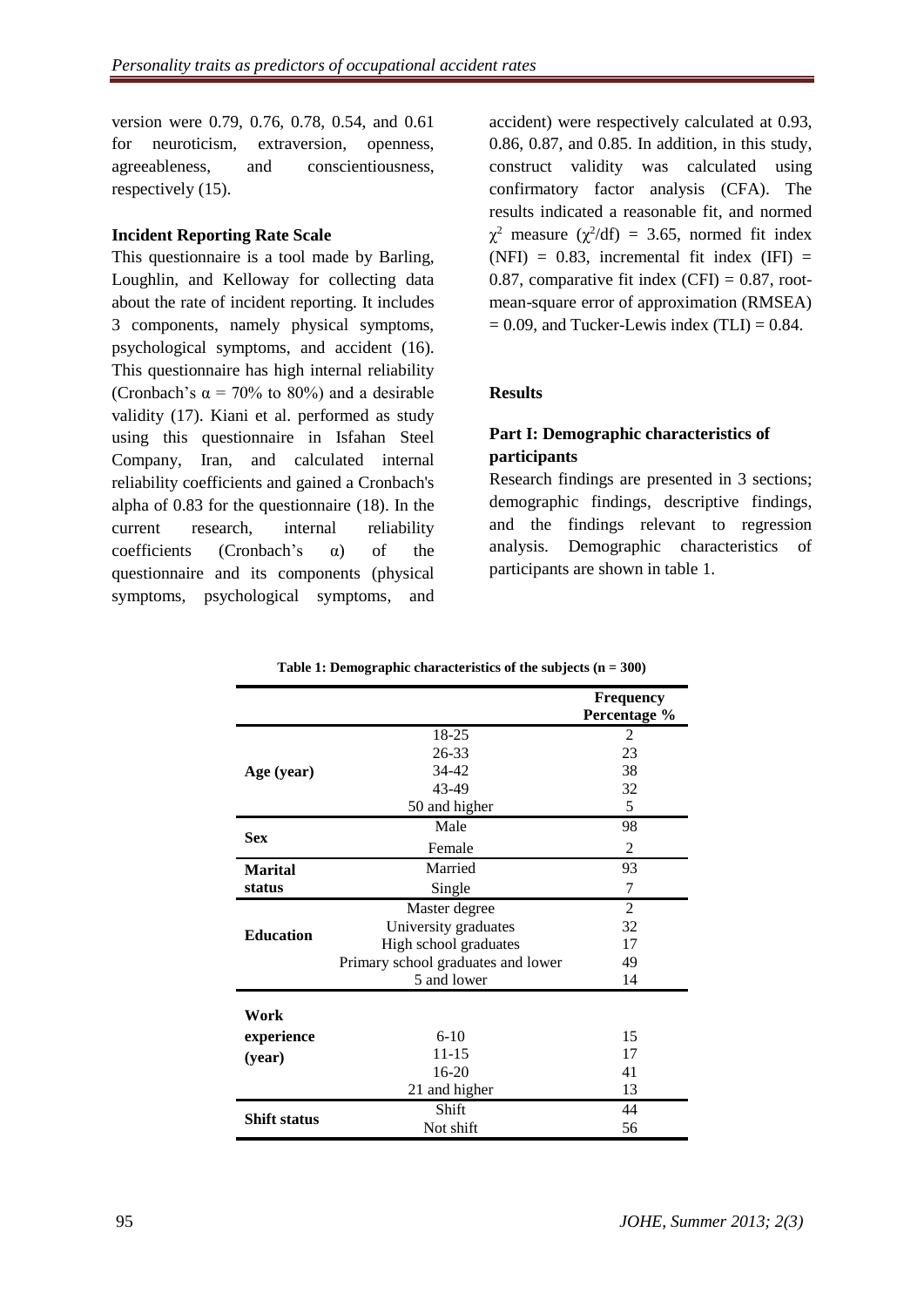# **Part II: Descriptive statistics**

Descriptive findings, consisting of the means, standard deviations, and internal correlation of the research variables (neuroticism,

extroversion, openness, agreeableness, conscientiousness, and occupational accident rates) are presented in table2.

| Table 2. Means and standard deviations of Dig Prve personality factors |                         |           |          |              |          |          |  |  |  |
|------------------------------------------------------------------------|-------------------------|-----------|----------|--------------|----------|----------|--|--|--|
|                                                                        |                         |           |          | correlations |          |          |  |  |  |
|                                                                        | $\overline{\mathbf{X}}$ | <b>SD</b> |          | 2            | 3        |          |  |  |  |
| neuroticism                                                            | 17.01                   | 6.39      |          |              |          |          |  |  |  |
| extroversion                                                           | 28.89                   | 4.26      | $-0.513$ |              |          |          |  |  |  |
| agreeableness                                                          | 31.82                   | 5.37      | $-0.503$ | 0.304        |          |          |  |  |  |
| conscientiousness                                                      | 36.00                   | 6.75      | $-0.471$ | 0.470        | 0.703    |          |  |  |  |
| Occupational accident rates                                            | 17.12                   | 7.21      | 0.242    | $-0.153$     | $-0.392$ | $-0.404$ |  |  |  |

Table 2 indicates that the correlation coefficient between occupational accident rates and neuroticism is 0.242, extroversion is -0.153, agreeableness is -0.392, and conscientiousness is -0.404, all of which are statistically significant ( $P < 0.001$ ). These results confirm all hypotheses. The results of the fifth hypothesis, i.e.

there is a multiple correlation between neuroticism, extroversion, agreeableness, and conscientiousness and occupational accident rates, are presented in part III.

## **Part III: Regression Analysis**

To assess the predictive power of the Big Five personality factors in terms of occupational accident rates, regression analysis was performed. The results are presented in table 3**.** The results of the stepwise multiple regression analysis indicate that neuroticism, extroversion, agreeableness, and conscientiousness have significant multiple correlation with occupational accident rates, which is equal to 0.431. These results explain 18.6% of variance in the criterion variable.

**Table 3: The result of the stepwise multiple regression analysis of personality traits with occupational accident rates**

|                          | MR    | RS    |       |         |       |
|--------------------------|-------|-------|-------|---------|-------|
| <b>conscientiousness</b> | 0.404 | 0.163 | 51 24 | $-3.23$ | 0.001 |
| agreeableness            | 0.431 | 0.186 | 29.96 | $-2.72$ | 0.007 |

#### **Discussion**

The purpose of this study was to investigate the relationship of Big Five personality traits with occupational accidents. The results of simple correlation indicate that neuroticism has a significant positive correlation with occupational accidents. The correlation coefficient was 0.242. These results are consistent with findings of Henning et al. (19), Beecher et al. (20), and Samavatian et al. (22). However, they are inconsistent with findings

of some other researchers (1, 8, 10, 11, 23). Individuals with high levels of neuroticism are more likely to be anxious, depressed, and insecure (14). Neuroticism also reflects low stress tolerance; therefore, neurotic individuals are more likely to become flustered or frantic due to job demands, resulting in a reduction in attention and focus at work. Thus, neuroticism is expected to relate positively to occupational accidents (19). Nevertheless, results for neuroticism were mixed; some researchers stated that although increased anxiety is felt to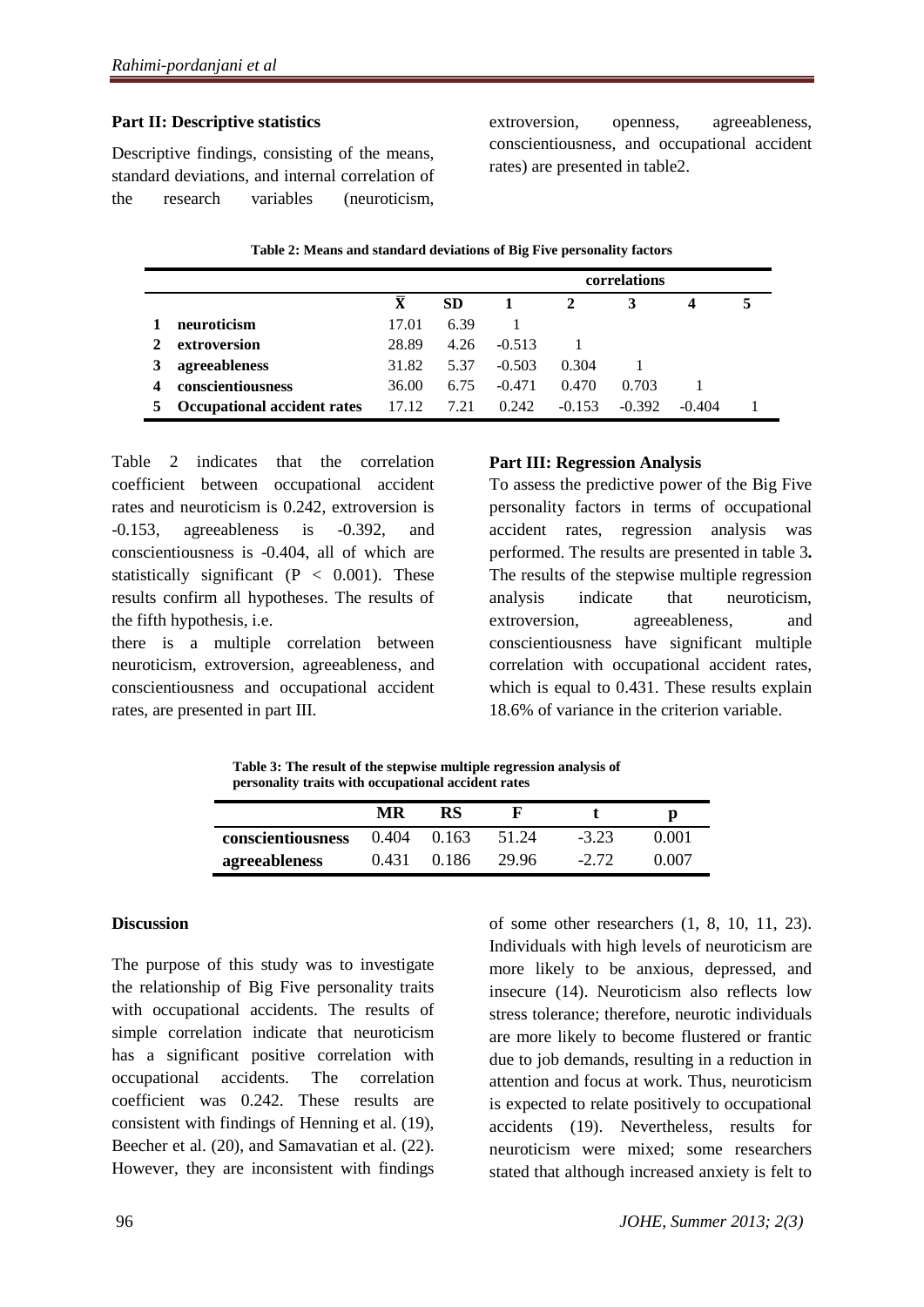divert attention from tasks at hand leading to accidents, neurotic behavior may instead lead to fewer accidents because heightened anxiety may contribute to greater concentration (1).

The results also indicate that extroversion has a negative and significant correlation with occupational accident. The correlation coefficient was -0.153. These results are consistent with findings of Hansen (1), Geller and Wiegand (2), Thoms and Venkataraman (12), and Henning et al. (19). Nonetheless, these findings are inconsistent with that of Lajunen (10) and Foster (24). The results for extroversion were mixed. Studies have shown that extreme extraversion, marked by over confidence, intolerance, and aggression, is thought to increase the risk of accidents due to risk taking behaviors and carelessness. Introverts are more internally controlled and as such are expected to be more vigilant in performing tasks (1). Moreover, studies have shown that extrovert individuals are likely to engage others in conversation, seek attention, and compete with coworkers. Although these characteristics prove beneficial in some work contexts, they may also lead to unsafe behaviors. Over long periods of time, regular unsafe behaviors are likely to result in safety incidents (24). On the other hand, research has supported the theory that the Big Five measure focuses on the sociable nature of extraverts more than on their thrill-seeking nature. It may be the case that extraverts are more attuned to safety conditions and have more positive attitudes toward safety. This may be due to their numerous social connections which may make them feel more personally responsible for the wellbeing of others (19).

The results also show that agreeableness has a negative significant correlation with occupational accidents. The correlation coefficient was -0.392. These findings are compatible with those of Henning et al. (19), Morgan (8), and Clarke (25). Those with the agreeableness trait also exhibit cooperation, empathy, selflessness, and identification with others. Previous studies have shown low agreeableness to be related to workplace accident involvement. In the workplace, agreeable and altruistic individuals may feel responsible for their colleagues, which results in more positive safety attitudes (19).

In addition, our findings show that conscientiousness has a negative significant correlation with occupational accidents. The correlation coefficient was -0.404. These findings are in agreement with those of Morgan (8), Henning et al. (19), Wallace and Chen (21), and Samavatian et al. (22). Those with the conscientiousness trait display competence, self-discipline, and dutifulness. Self-control, integrity, and honesty are important characteristics in conscientiousness. Conscientious employees are expected to follow safety precautions and not act impulsively, and thus, lessen the risk of injury. They may also demonstrate greater selfdiscipline and control (8).

Considering the results of the present study regarding the role of individual differences in the prediction of occupational accident rates, organizations should, before employing individuals for hazardous occupations, identify those with conscientiousness and agreeableness traits using the Big Five Personality Inventory. It is important to highlight some limitations of the present study which may prove useful in future research. First, the use of self-report measures may have inherent limitations (e.g. inability to recall and social desirability). A combination of selfreport questionnaires and objective assessments would be ideal. Second, the results obtained in this research are neither limited to the studied organization nor necessarily applicable to all organizations with different characteristics. Finally, the current results should be carefully interpreted. The causal relations between personality traits and occupational accident rates should be clarified using a longitudinal study design.

# **Conclusion**

Our research shows that individual differences in personality can predict the rate of accidents